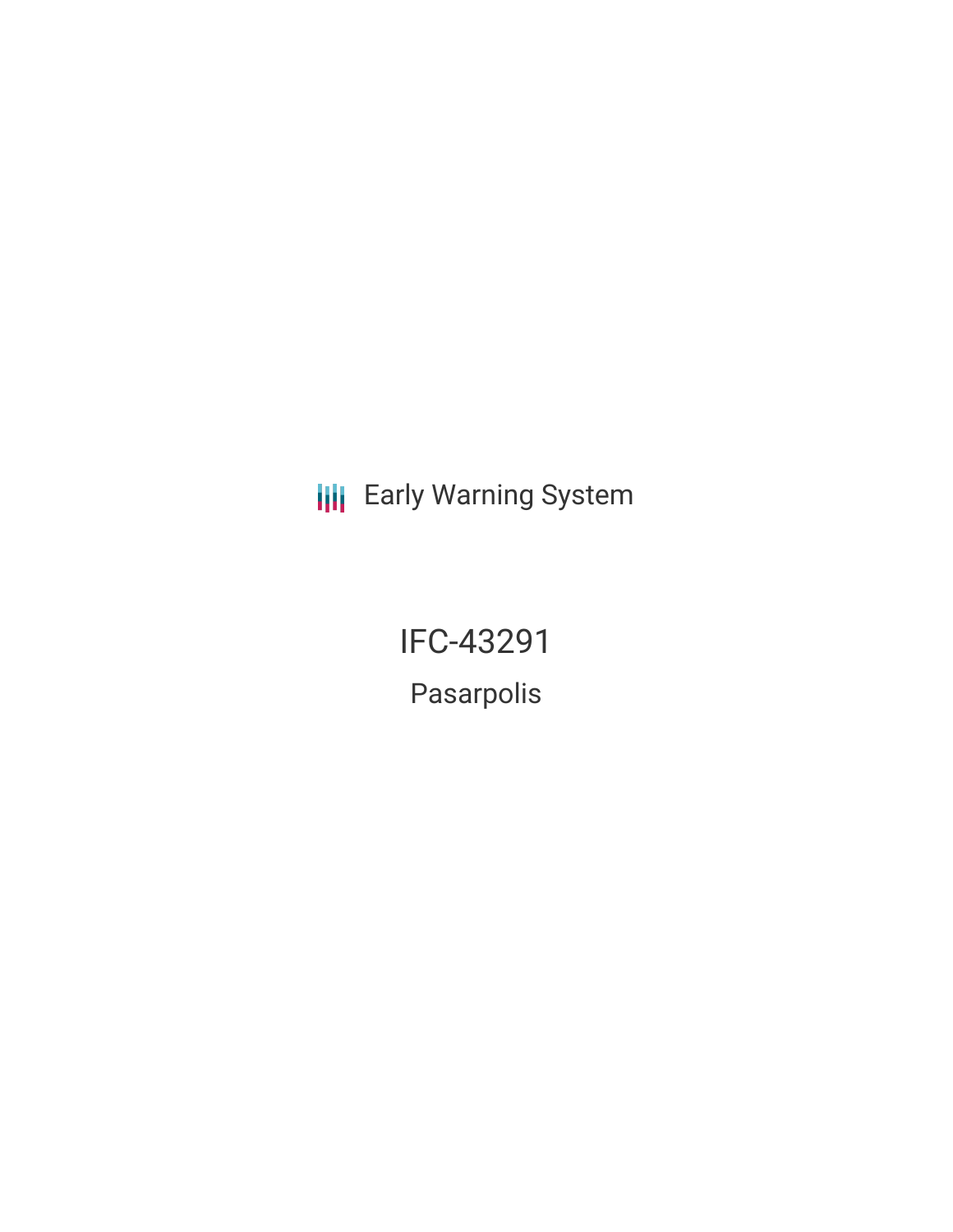| <b>Countries</b>               | Indonesia                               |
|--------------------------------|-----------------------------------------|
| <b>Financial Institutions</b>  | International Finance Corporation (IFC) |
| <b>Status</b>                  | Proposed                                |
| <b>Bank Risk Rating</b>        | <b>FI</b>                               |
| <b>Voting Date</b>             | 2020-06-08                              |
| <b>Borrower</b>                | PT PASARPOLIS INDONESIA                 |
| <b>Sectors</b>                 | Finance                                 |
| <b>Investment Type(s)</b>      | Equity                                  |
| <b>Investment Amount (USD)</b> | $$5.00$ million                         |
| <b>Project Cost (USD)</b>      | $$5.00$ million                         |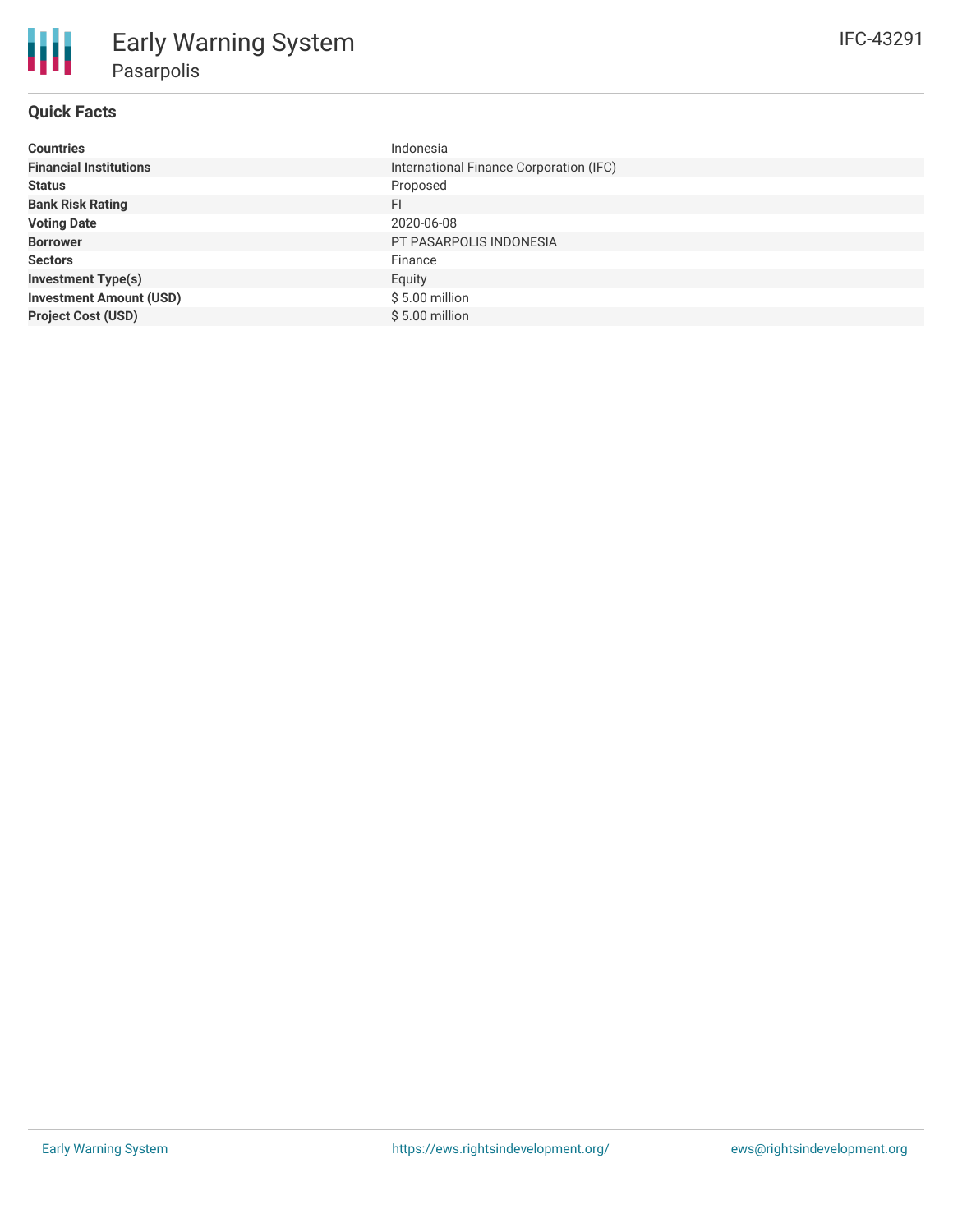

# **Project Description**

According to the bank document, "IFC is considering an equity investment in Pasarpolis, an early-stage insurtech company in Indonesia offering micro and modular insurance products. Pasarpolis serves as an infrastructure platform connecting insurance companies, digital ecosystem partners and end customers."

Pasarpolis is based in Indonesia. The company's operations are primarily in Indonesia, with some operations in Thailand and Vietnam.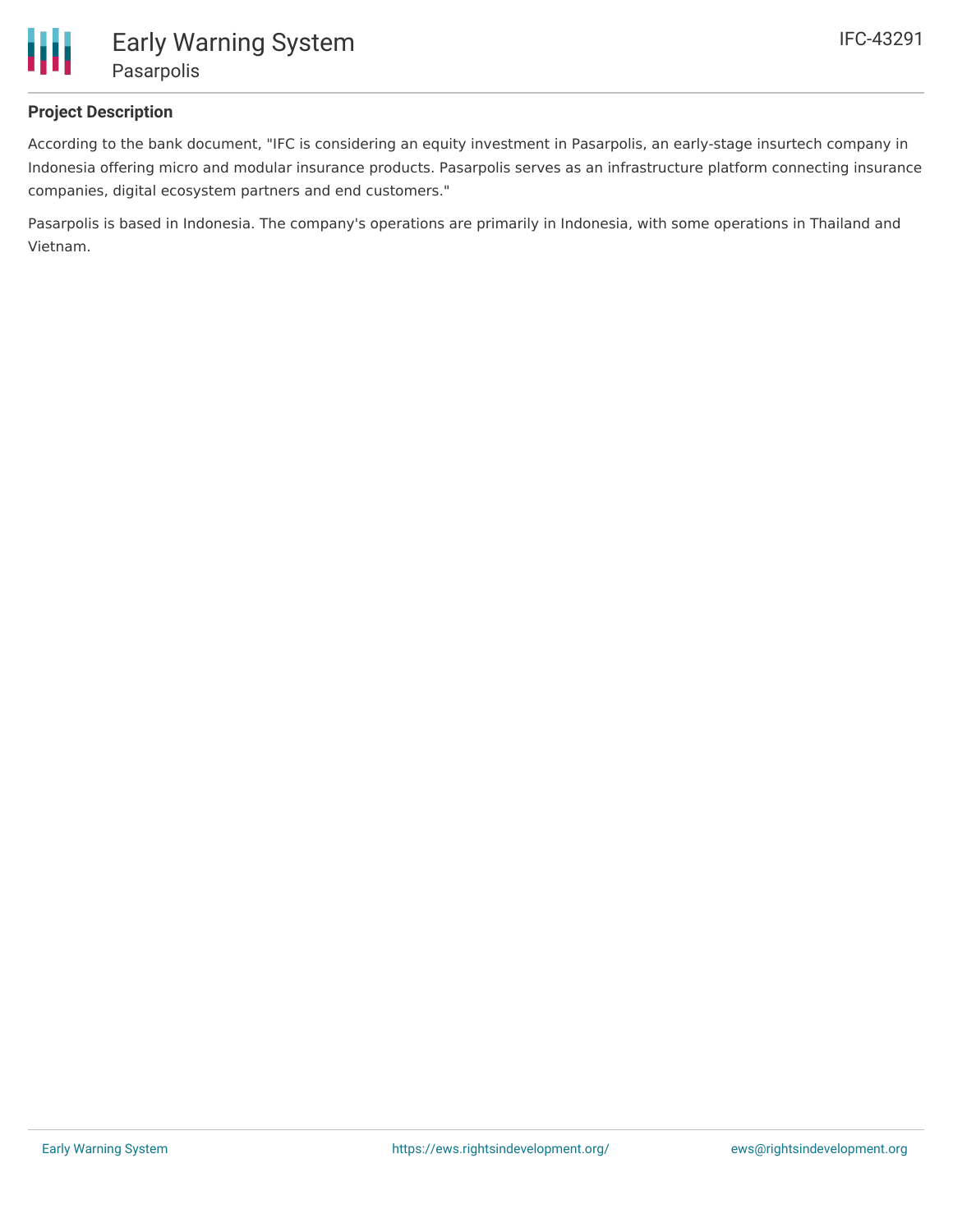### **Investment Description**

• International Finance Corporation (IFC)

"The proposed equity investment is up to US\$5 million in preferred shares."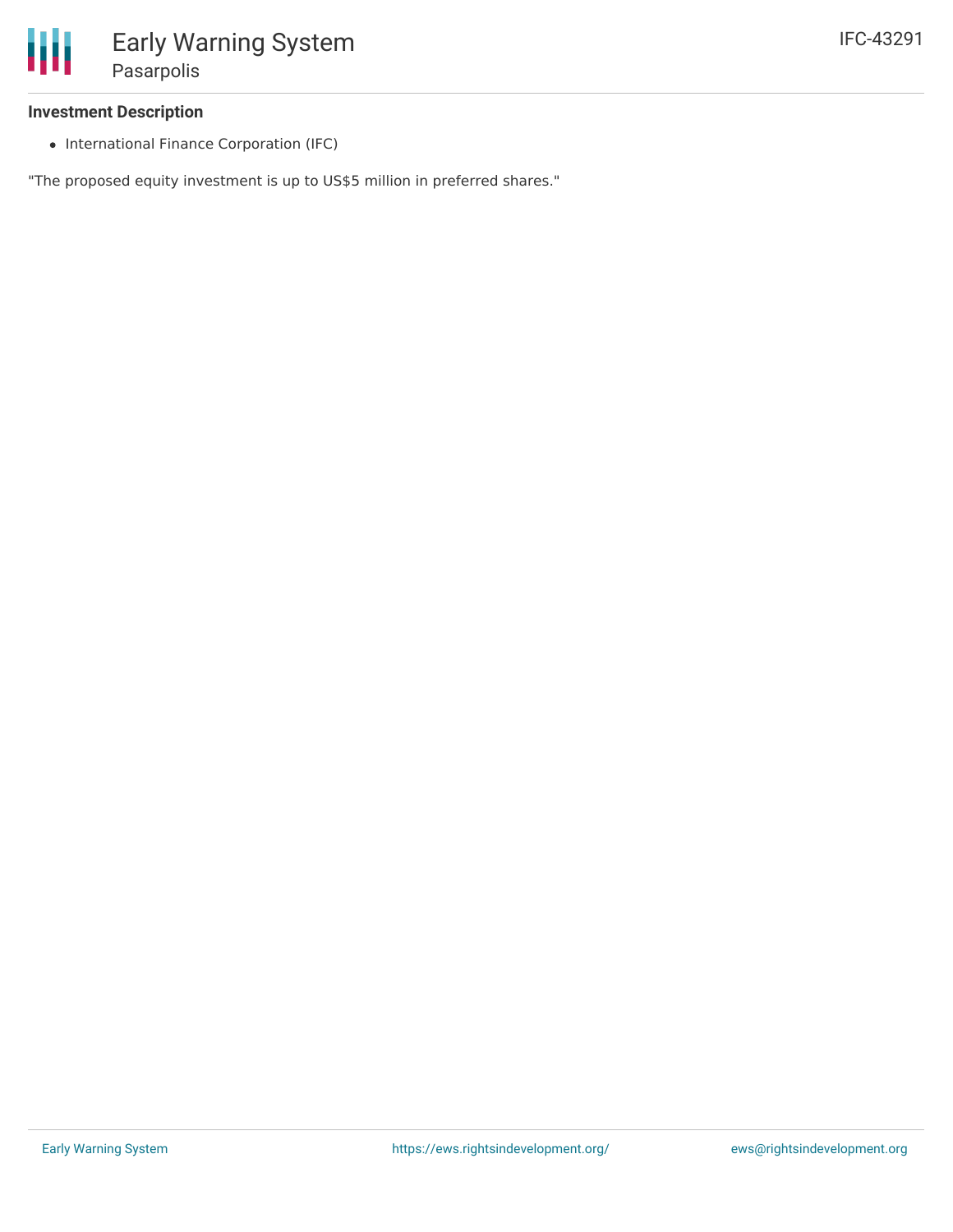

# **Private Actors Description**

Pasarpolis shares are held by the founder, three Indonesian digital platforms (GoJek, Tokopedia, Traveloka), East Ventures (an Indonesia-based VC fund) and angel investors.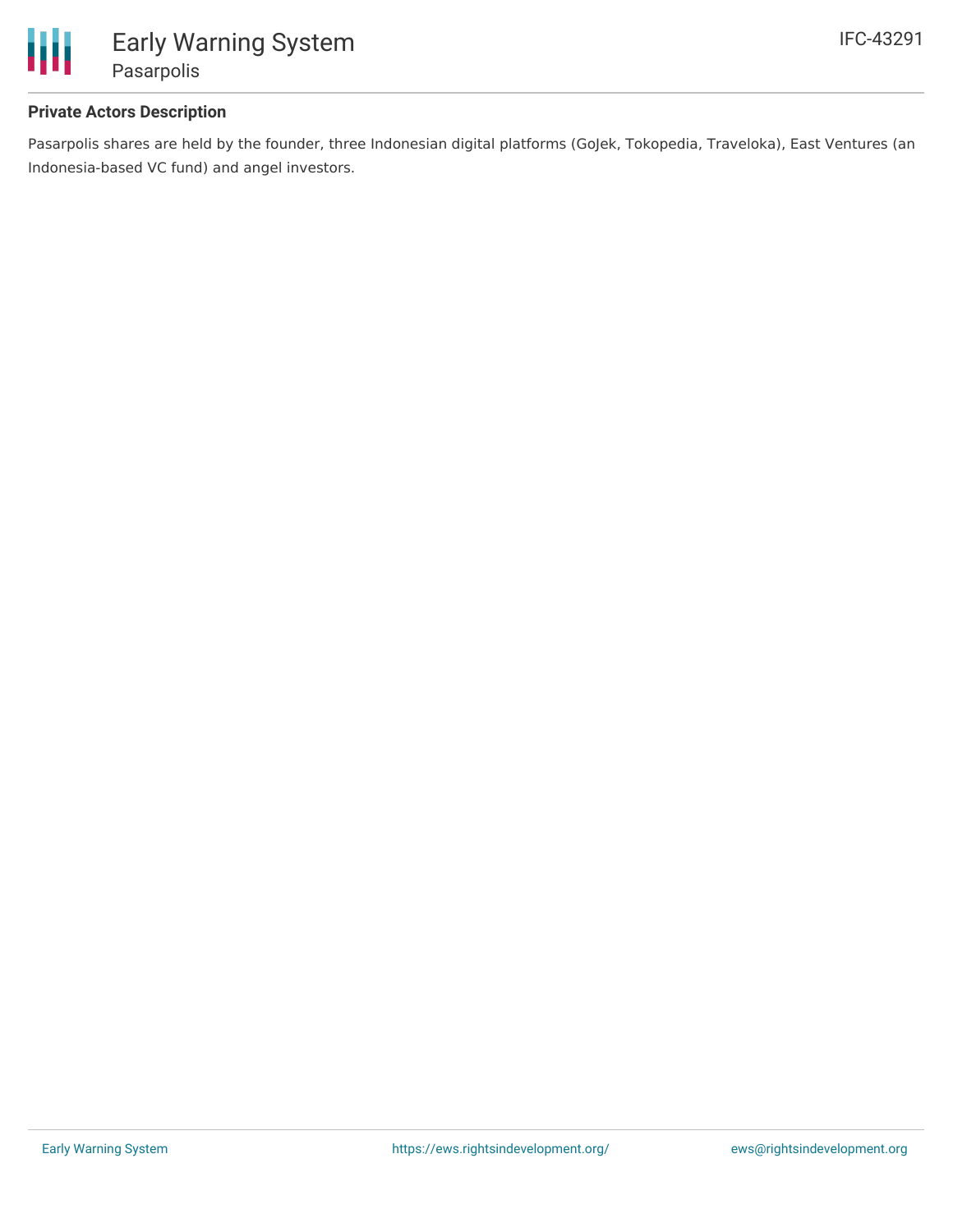

| <b>Private Actor 1</b>   | <b>Private Actor</b><br>1 Role | <b>Private Actor</b><br>1 Sector | <b>Relation</b>          | <b>Private Actor 2</b>                | <b>Private Actor</b><br>2 Role | <b>Private Actor</b><br>2 Sector |
|--------------------------|--------------------------------|----------------------------------|--------------------------|---------------------------------------|--------------------------------|----------------------------------|
| $\overline{\phantom{a}}$ | $\overline{\phantom{0}}$       | $\overline{\phantom{0}}$         | $\sim$                   | East Ventures                         | Investor                       | $\overline{\phantom{0}}$         |
| $\overline{\phantom{a}}$ | $\overline{\phantom{a}}$       | $\overline{\phantom{a}}$         | $\overline{\phantom{a}}$ | PT Aplikasi Karya Anak Bangsa (GoJek) | Parent Company                 | $\overline{\phantom{a}}$         |
| $\overline{\phantom{0}}$ | ۰.                             | $\overline{\phantom{0}}$         | $\overline{\phantom{0}}$ | PT Pasarpolis Indonesia               | Client                         |                                  |
| $\overline{\phantom{a}}$ | ۰                              | $\overline{\phantom{a}}$         | $\overline{\phantom{a}}$ | Tokopedia                             | Parent Company                 | $\overline{\phantom{a}}$         |
| $\overline{\phantom{a}}$ | ۰.                             | $\overline{\phantom{a}}$         | $\overline{\phantom{a}}$ | Traveloka                             | Parent Company                 | $\overline{\phantom{a}}$         |